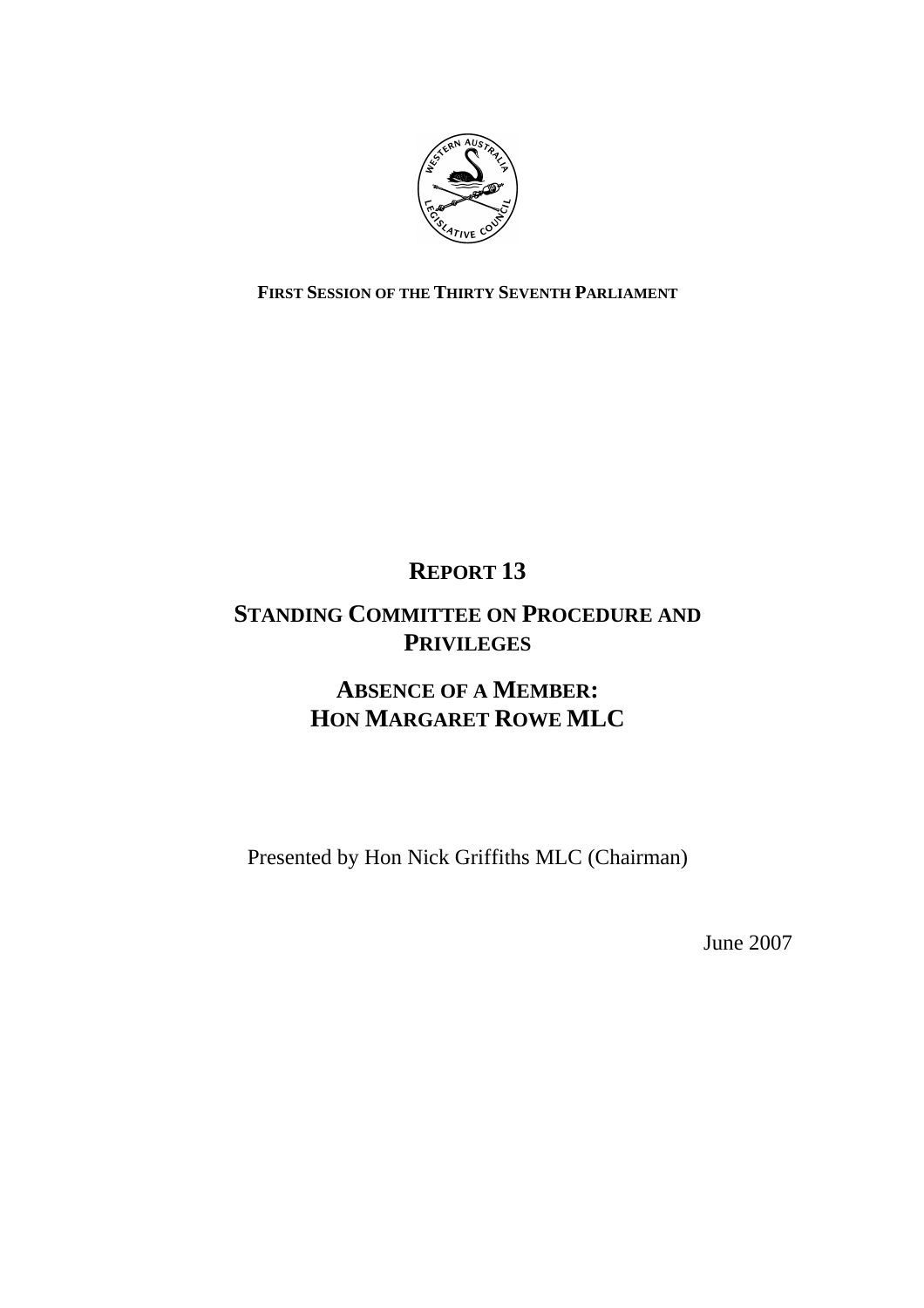#### **STANDING COMMITTEE ON PROCEDURE AND PRIVILEGES**

#### **Date first appointed:** 24 May 2001

#### **Terms of Reference:**

The following is an extract from Schedule 1 of the Legislative Council Standing Orders:

#### "**6. Procedure and Privileges Committee**

- 6.1 A *Procedure and Privileges Committee* is established.
- 6.2 The Committee consists of the President and the Chairman of Committees, the Deputy Chairmen of Committees (*all ex officio*), and any members co-opted by the Committee whether generally or in relation to a particular matter. The President is the Chairman, and the Chairman of Committees is the Deputy Chairman, of the Committee.
- 6.3 With any necessary modifications, SO 326A applies to a co-opted member.
- 6.4 The Committee is to keep under review the law and custom of Parliament, the rules of procedure of the House and its committees, and recommend to the House such alterations in that law, custom, or rules that, in its opinion, will assist or improve the proper and orderly transaction of the business of the House or its committees.
- 6.5 Unless otherwise ordered any rule or order under which a matter of privilege stands referred, or is referred, to a committee (however described) for inquiry and report is a reference to the Committee."

#### **Members as at the time of this inquiry:**

| Hon Nick Griffiths MLC (Chairman)     | Hon Louise Pratt MLC                     |
|---------------------------------------|------------------------------------------|
| Hon George Cash MLC (Deputy Chairman) | Hon Ken Travers MLC                      |
| Hon Graham Giffard MLC                | Hon Giz Watson MLC (co-opted Member)     |
| Hon Ray Halligan MLC                  | Hon Murray Criddle MLC (co-opted Member) |
| Hon Simon O'Brien MLC                 |                                          |

#### **Staff as at the time of this inquiry:**

Mia Betjeman, Clerk of the Legislative Council Malcolm Peacock, Deputy Clerk

#### **Address:**

Parliament House, Perth WA 6000, Telephone (08) 9222 7222 lcco@parliament.wa.gov.au Website: http://www.parliament.wa.gov.au

#### **ISBN 1 921243 22 8**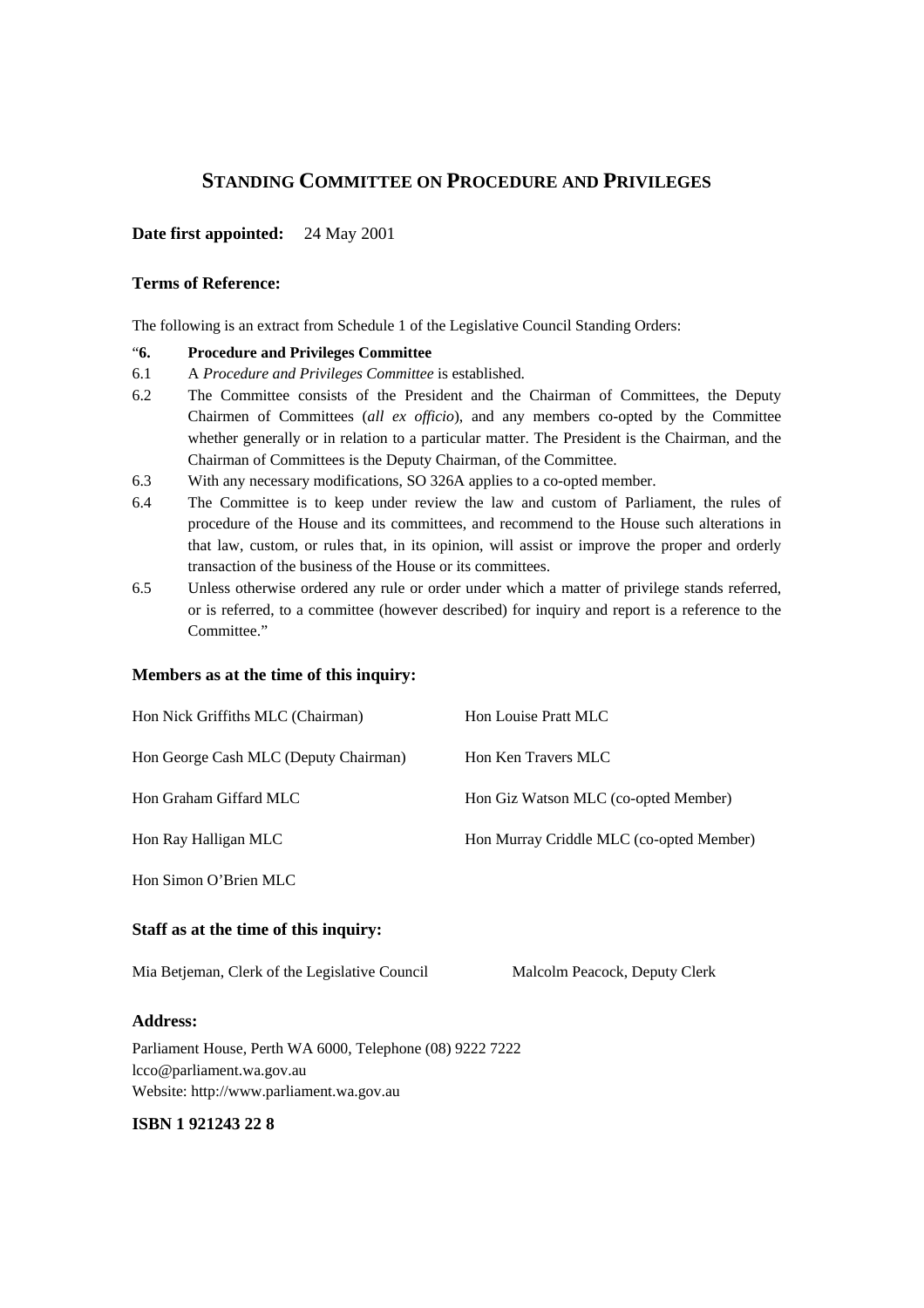### **CONTENTS**

| $\mathcal{D}$ |  |  |
|---------------|--|--|
| $\mathcal{R}$ |  |  |
| 4             |  |  |
|               |  |  |
|               |  |  |
|               |  |  |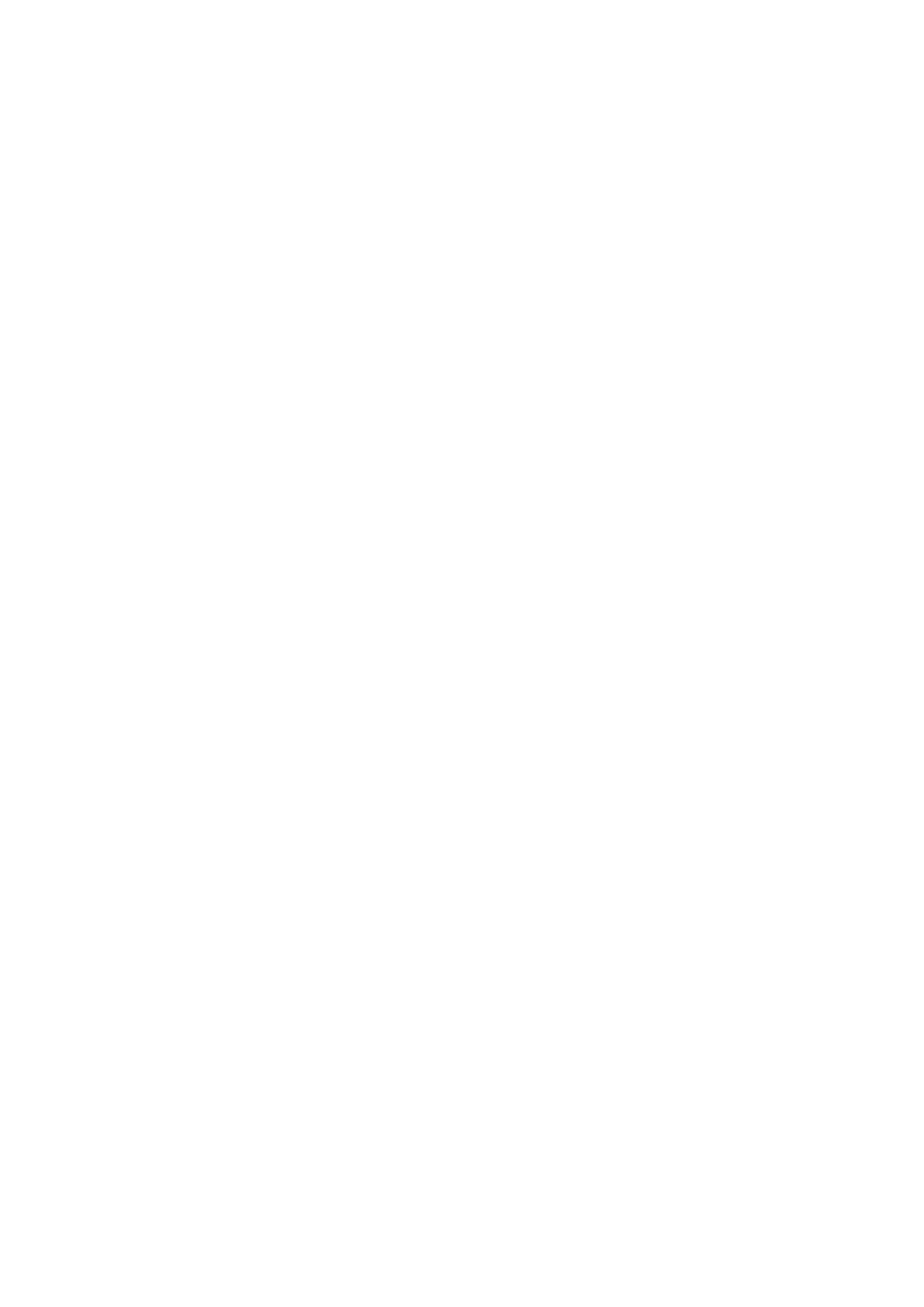#### **REPORT OF THE STANDING COMMITTEE ON PROCEDURE AND PRIVILEGES IN RELATION TO THE ABSENCE OF A MEMBER: HON MARGARET ROWE MLC**

#### **1 REFERRAL TO THE COMMITTEE**

1.1 On 20 June 2007 the President made the following statement:

#### *Honourable Members:*

*I am required to report to the House that the Minutes of Proceedings and the Members' attendance book of the Legislative Council indicate that Hon Margaret Rowe has been absent from the House for more than six sitting days. The last attendance of Hon Margaret Rowe in this House was on Thursday, 10 May 2007. Pursuant to Standing Order 57 the Member is deemed guilty of contempt.* 

1.2 Standing Orders provide -

#### *Standing Order 57 -*

*A member who is absent for more than 6 consecutive sitting of the Council without leave duly granted shall be deemed guilty of contempt, and may be dealt with under SO 122.* 

*…* 

#### *Standing Order 122 -*

*If any Member shall wilfully disobey any order of the Council, or is guilty of contempt by infringing the terms of SO 57, he may be ordered to attend in his place, or, if he is under suspension, at the Bar, to answer for his conduct; and unless his explanation be deemed satisfactory the Council may direct the Usher of the Black Rod to take such Member into custody.* 

1.3 Instead of dealing with the matter pursuant to Standing Order 122, on 20 June 2007 the House resolved:

> *That the President having called the attention of the House to a question of privilege regarding the absence of the Hon Margaret Rowe for a period longer than six sitting days provided for under Standing Order 57 -*

> *(1) The matter be referred to the Standing Committee on Procedure and Privileges for inquiry and report.*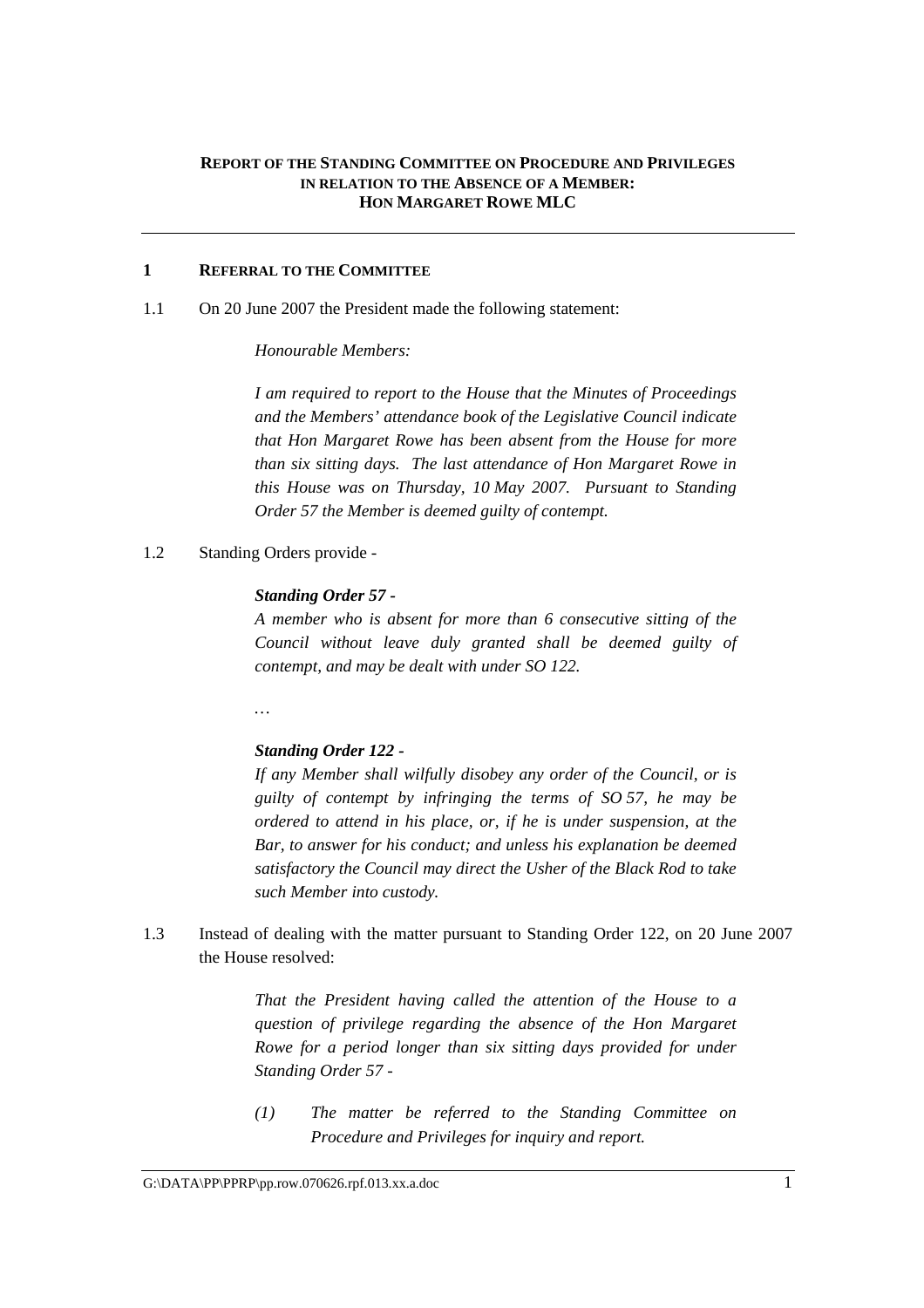*(2) The Legislative Council orders the attendance of Hon Margaret Rowe to be examined by the Standing Committee on Procedure and Privileges at a time and place nominated by the President.* 

#### **2 ORDER AND CORRESPONDENCE**

- 2.1 On 21 June 2007 Hon Margaret Rowe (**Member**) was served with an *Order to Attend before the Procedure and Privileges Committee* at 1.00pm on Tuesday, 26 June 2007 at the Office of the President (**Order**). The Order was accompanied by a letter from the Clerk of the Legislative Council. Copies of the Order and Clerk's letter are attached as Appendix 1.
- 2.2 On 21 June 2007 the President received a facsimile letter from the Member dated 21 June 2007 apologising for her absence (Appendix 2).
- 2.3 On 22 June 2007 the President received a facsimile letter from the Member dated 22 June 2007 resigning as a member of the Legislative Council (Appendix 3).

#### **3 COMMITTEE CONSIDERATION**

- 3.1 Pursuant to the Order, the Member was required to appear before the Committee at 1.00pm on Tuesday, 26 June 2007. In light of the Member's apology and resignation due to ill health the Member did not appear before the Committee.
- 3.2 Although the Member is non-compliant with the Order, the Committee considers, in view of all the circumstances, that no further action should be taken in relation to the contempt of the Member pursuant to Standing Order 57.

#### **4 RECOMMENDATION**

**Recommendation 1: The Committee recommends that, no further action be taken in relation to the contempt of Hon Margaret Rowe MLC pursuant to Standing Order 57.**

R Suffel \_\_\_\_\_\_\_\_\_\_\_\_\_\_\_\_\_\_\_\_\_

**Hon Nick Griffiths MLC Chairman** 

**Date: 26 June 2007**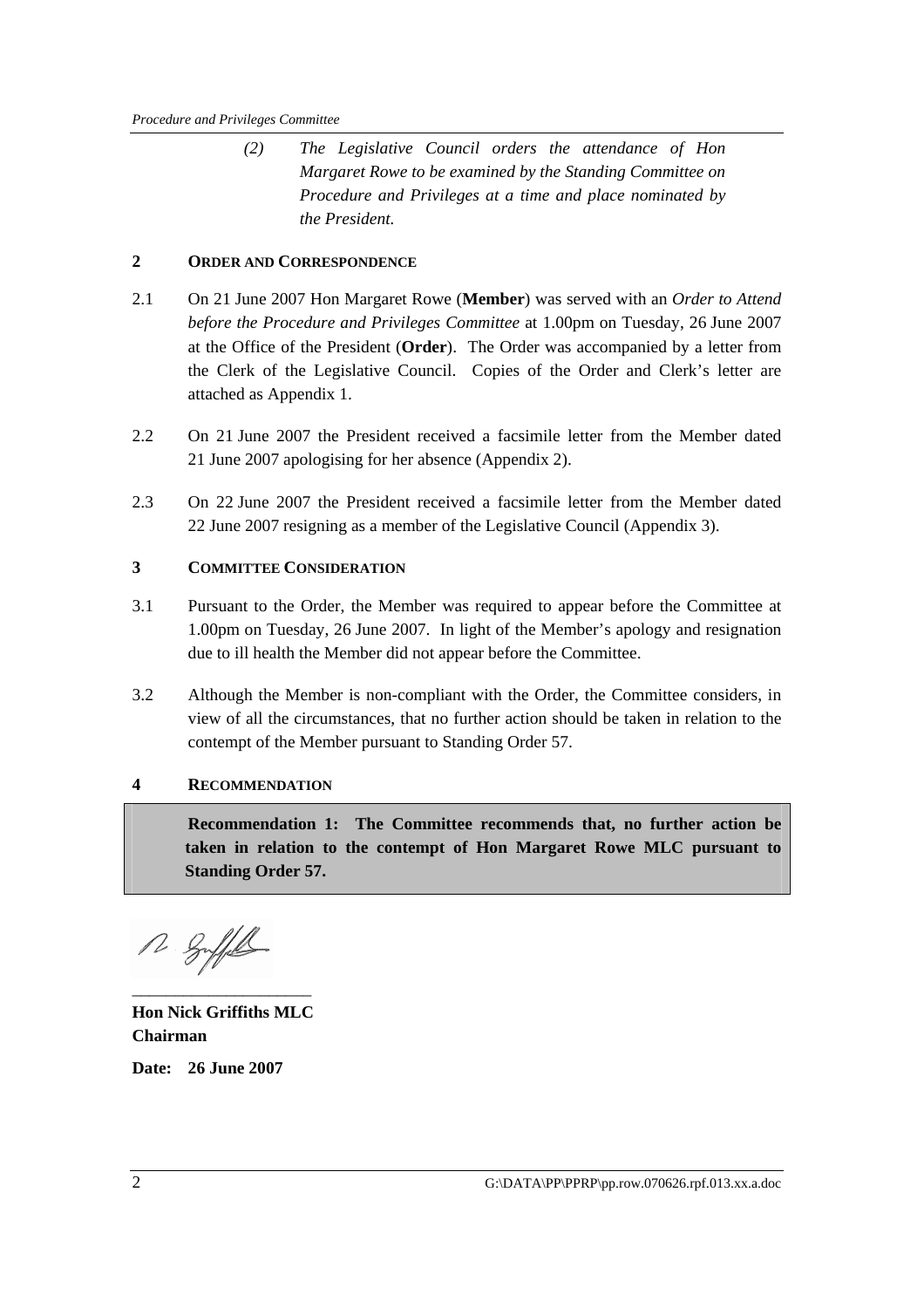# **APPENDIX 1 CLERK'S LETTER AND ORDER TO ATTEND**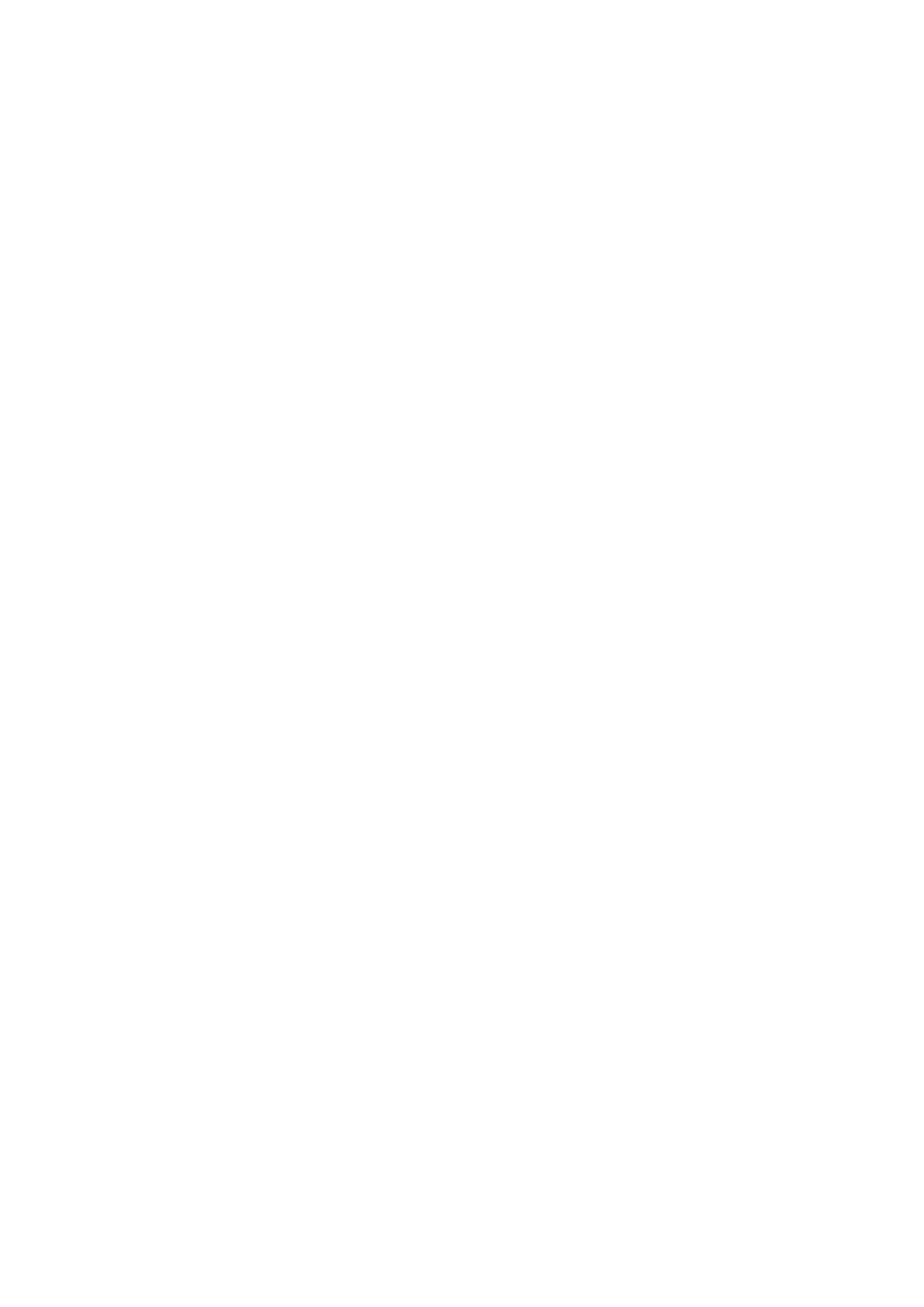

20 June 2007

Ms Margaret Rowe MLC lOB Onedin Court GERALDTON WA 6530

Dear Ms Rowe

#### ABSENCE FROM LEGISLATIVE COUNCIL - ORDER TO APPEAR

I refer to the attached Order to Appear. The Order relates to your contempt of the Legislative Council for being absent for more Ihat 6 sitting days without leave. The Minutes of Proceedings and the Members' attendance book of the Legislative Council indicate that your last attendance was on Thursday, 10 May 2007. The relevant Legislative Council Standing Orders are:

#### *Slunding Order* 57-

*A member who is absenrfor more than* 6 *consecutive silting of the Council without {em'e dilly gramed shall he deemed guilty of conrempr. and may be dealr with under* SO /22.

#### **Standing Order 122 -**

If any Member shall wilfully disobey any order of the Council, or is guilty of contempt by *infringing the terms of SO 57, he may be ordered to attend in his place, or, if he is under* suspension, at the Bar, to answer for his conduct; and unless his explanation be deemed satisfactory the Council may direct the Usher of the Black Rod to take such Member into *custody.* 

On 20 June 2007 the Legislative Council resolved that the Procedure and Privileges Committee inquire into the matter and ordered that you attend before that committee.

Pursuant to the Order to Appear you must appear before the Procedure and Privileges Committee on I.OOpm on Tuesday. 26 June 2007 at The Office of the President, Legislative Council of Western Australia. Parliament House, Harvest Terrace, Perth, Western Australia.

Please contact me on 9222 7214 if you wish to discuss procedural matters relating to this process. I also urge you to contact your parliamentary colleagues.

Yours sincerely

MBetjemen

Mia Betjeman Clerk of the Legislative Council

G-DATA/CA/Procedure and Privileges Committee/Correspondence/Contempt of a Member - Absence/070620 Rowe LetterAccompanyingOrder.mr a doc

PARLIAMENT HOUSE PERTII WA 6000 TELEPHONE +61 8 9222 7222<br>FACSIMILE: HOUSE +61 8 9222 7809 COMMITTEES +61 8 9222 7805<br>E-MAIL (GENERAL OFFICE): council@parliament.wa.gov.au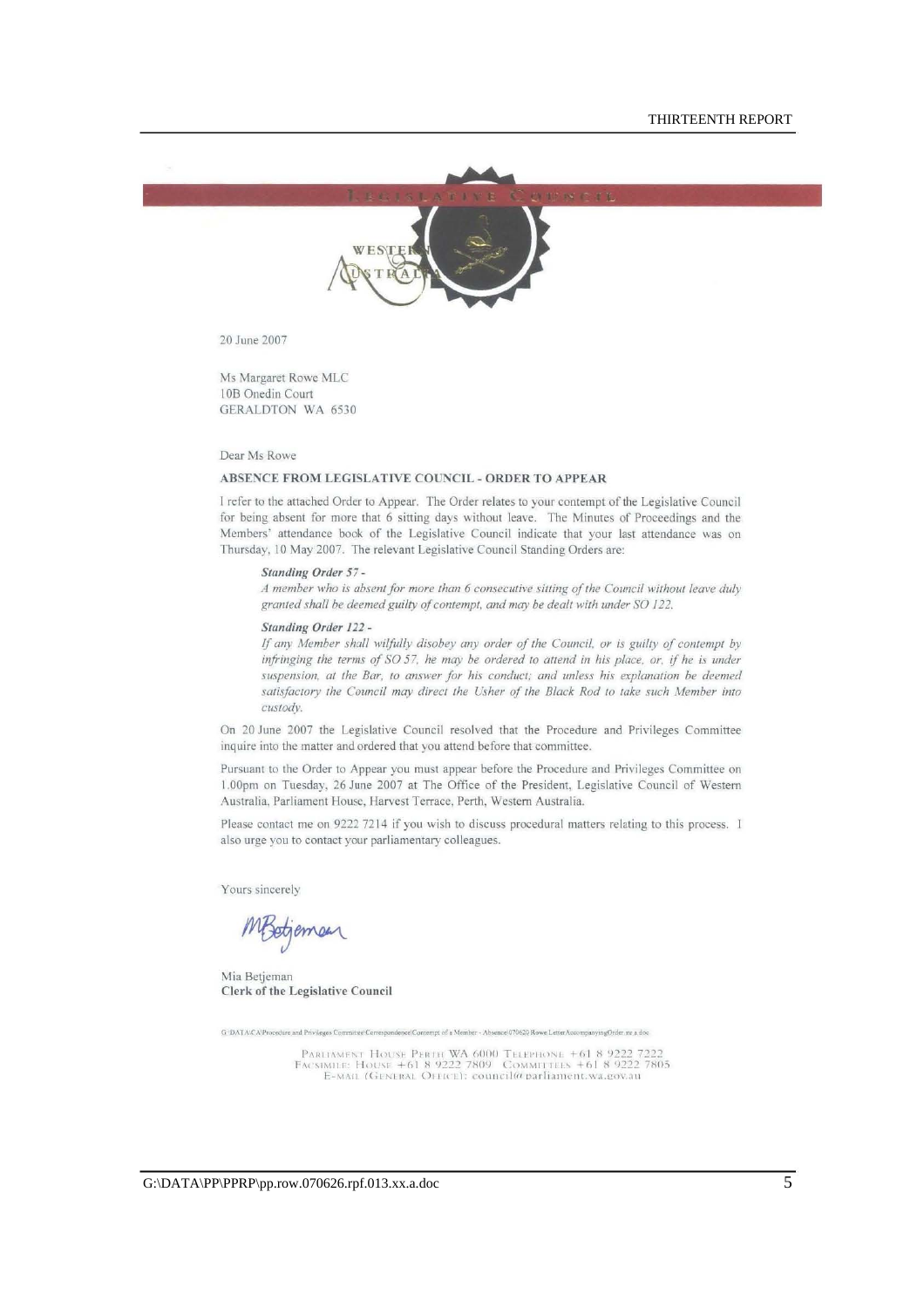

#### ORDER TO APPEAR BEFORE THE STANDING COMMITTEE ON PROCEDURE AND PRIVILEGES

#### Parliamentary Privileges Act 1891, s 6

TO-

#### Hon Margaret-Anne Rowe MLC of 10B Onedin Court, Geraldton in the State of Western Australia

TAKE NOTICE that on 20 June 2007 the Legislative Council of Western Australia resolved:

That the President having called the attention of the House to a question of privilege regarding the absence of the Hon Margaret Rowe for a period longer than six sitting days, provided for under Standing Order 57 -

- The matter be referred to the Standing Committee on Procedure and  $(1)$ Privileges for inquiry and report.
- $(2)$ The Legislative Council orders the attendance of Hon Margaret Rowe to be examined by the Standing Committee on Procedure and Privileges at a time and place nominated by the President.

#### YOU ARE NOW REQUIRED -

to give your attendance at 1.00pm on Tuesday, 26 June 2007 at:  $(a)$ 

> The Office of the President Legislative Council of Western Australia Parliament House Harvest Terrace Perth, Western Australia;

and

 $(b)$ continue in attendance on the Standing Committee on Procedure and Privileges until released by further order.

Issued by Hon Nick Griffiths MLC, President of the Legislative Council, pursuant to the order of the Legislative Council dated 20 June 2007 and section 6 of the Parliamentary Privileges Act 1891 on 20 June 2007.

Hon Night Griffiths MLC

G:\DATA\CA\Procedure and Priviteges Committee\Correspondence\Contempt of a Member - Absence\OrderToAppear.070620.mb.a.doc

PARLIAMENT HOUSE PERTH WA 6000 TELEPHONE +61 8 9222 7222<br>FACSIMILE: HOUSE +61 8 9222 7809 COMMITTEES +61 8 9222 7805<br>E-MAIL (GENERAL OFFICE): council@parliament.wa.gov.au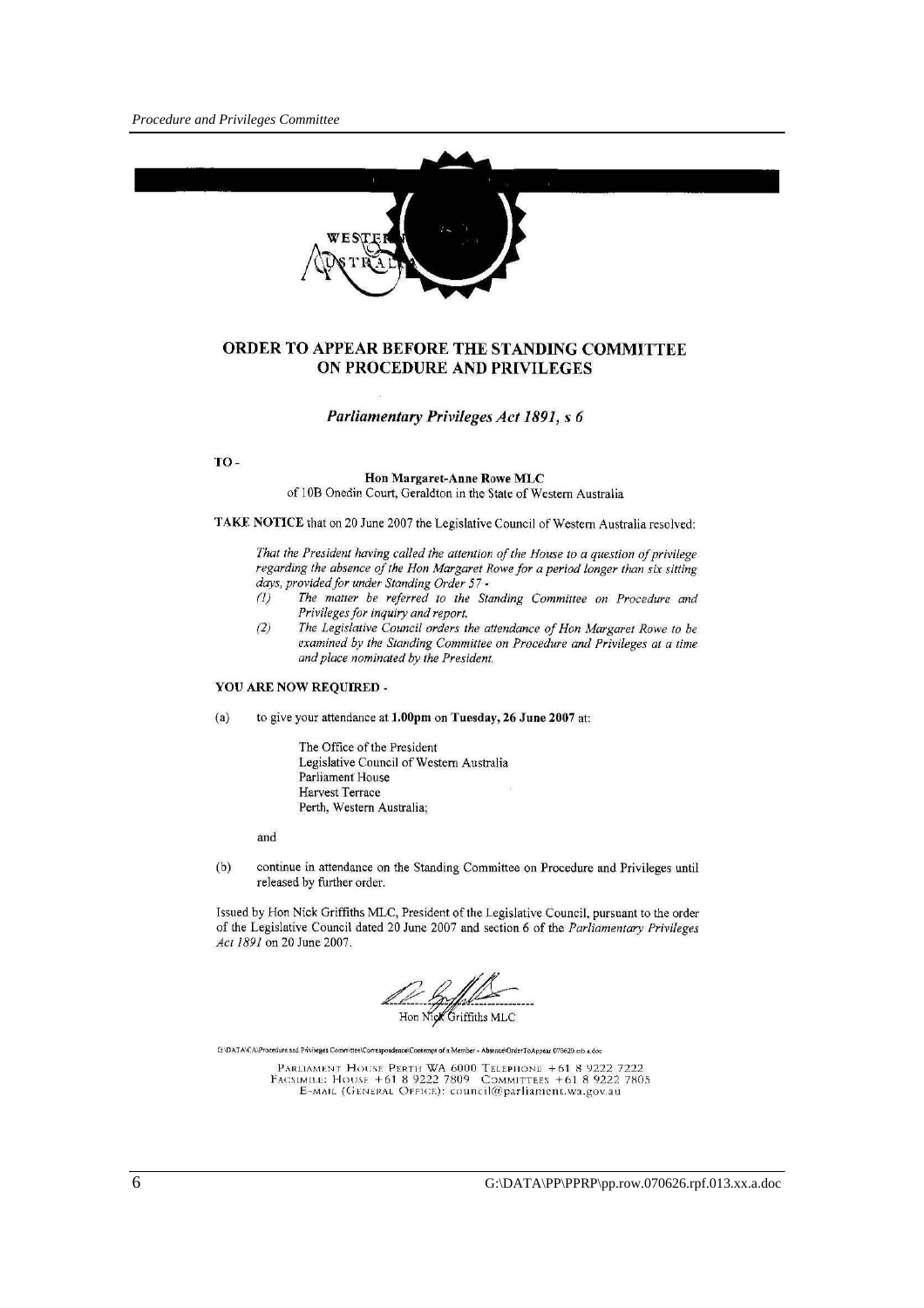# **APPENDIX 2 LETTER OF APOLOGY**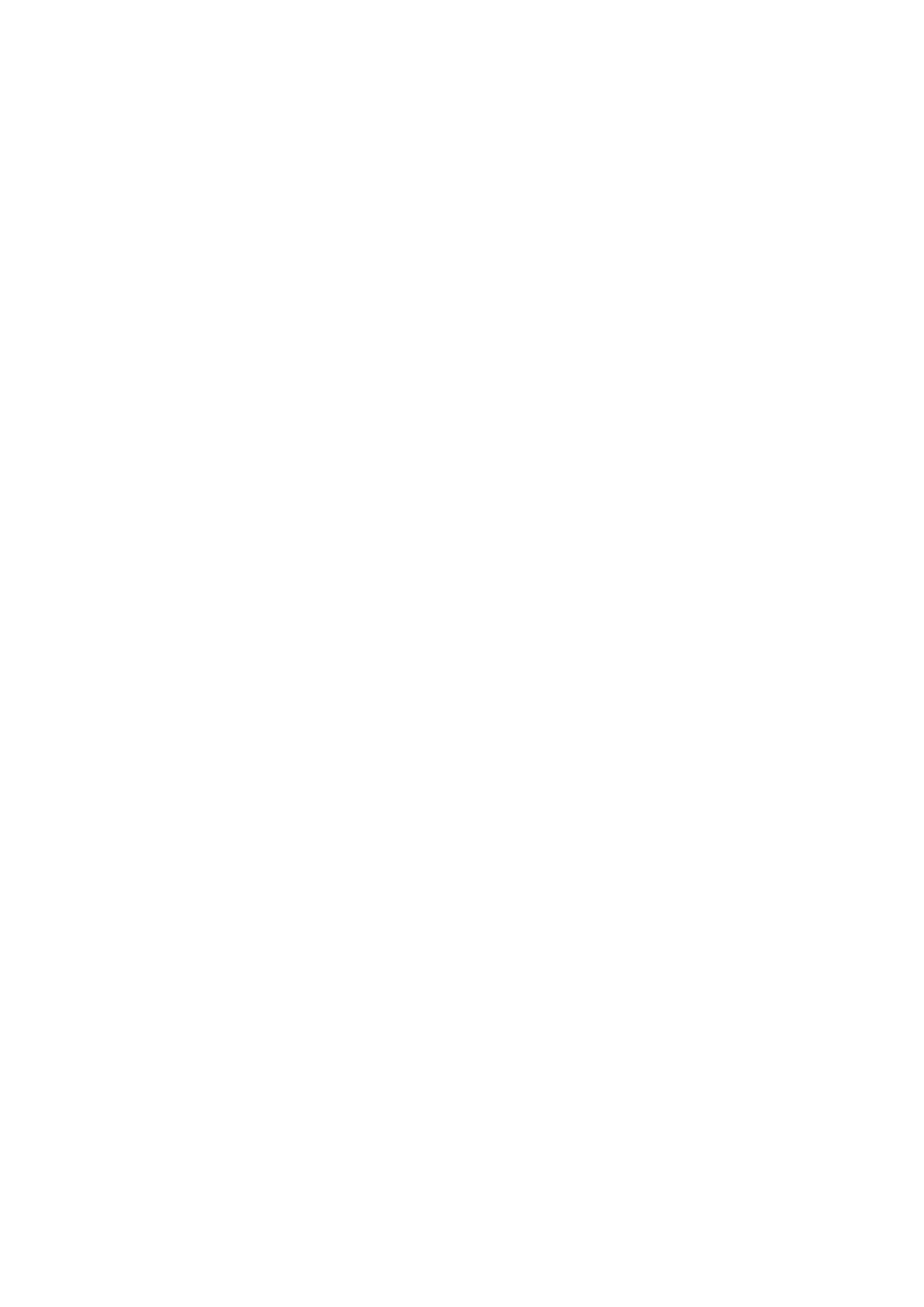THIRTEENTH REPORT

CH VVIN EVOT 12122



UVIL MONNONLI **INVIFE** HON MARGARET ROWE

# **Hon Margaret Rowe, MLC**<br>Member for the Agricultural Region



21 June 2007

Hon Nick Griffiths President of the Legislative Council

Mr President

I have received from the Deputy Clerk an order to attend to answer a question of why I have been absent for more than six sitting days. I wish to formally apologise to the house for my lack of attendance.

Yours faithfully

Owle

**Hon Margaret Rowe MLC** Member for the Agricultural Region

Electorate Office: Suite 4, The Pavilion, 19 Chapman Road, Geraldton WA 6530 PO Box 231, Geraldton WA 6531. Tel: 9923 9211 Fax: 9923 9222 Email: mrowe@mp.wa.gov.au

The Agricultural Region covers 68 Local Government areas: City of Gersidton, Town of Narrogin, Town of Northam, Shiree of: Boverley, Boddingten, Boyup<br>Brook, Bridgetown - Greenbushas (part of), Brookton, Broomehill, Bruce Dandaragan, Dowshin, Dumbleyung, Esperance, Gingin, Gnowangsrup, Goomalling, Greenough, Irwin, Jerramungup, Kataming, Kellerberin, Kent, Kojonny, Kondinin, Kent, Kojonny, Kondinin, Kent, Kojonny, Kondinin, Kent, Kojonny, K Wongan-Ballidu, Woodanilling, Wyalkatchem, York.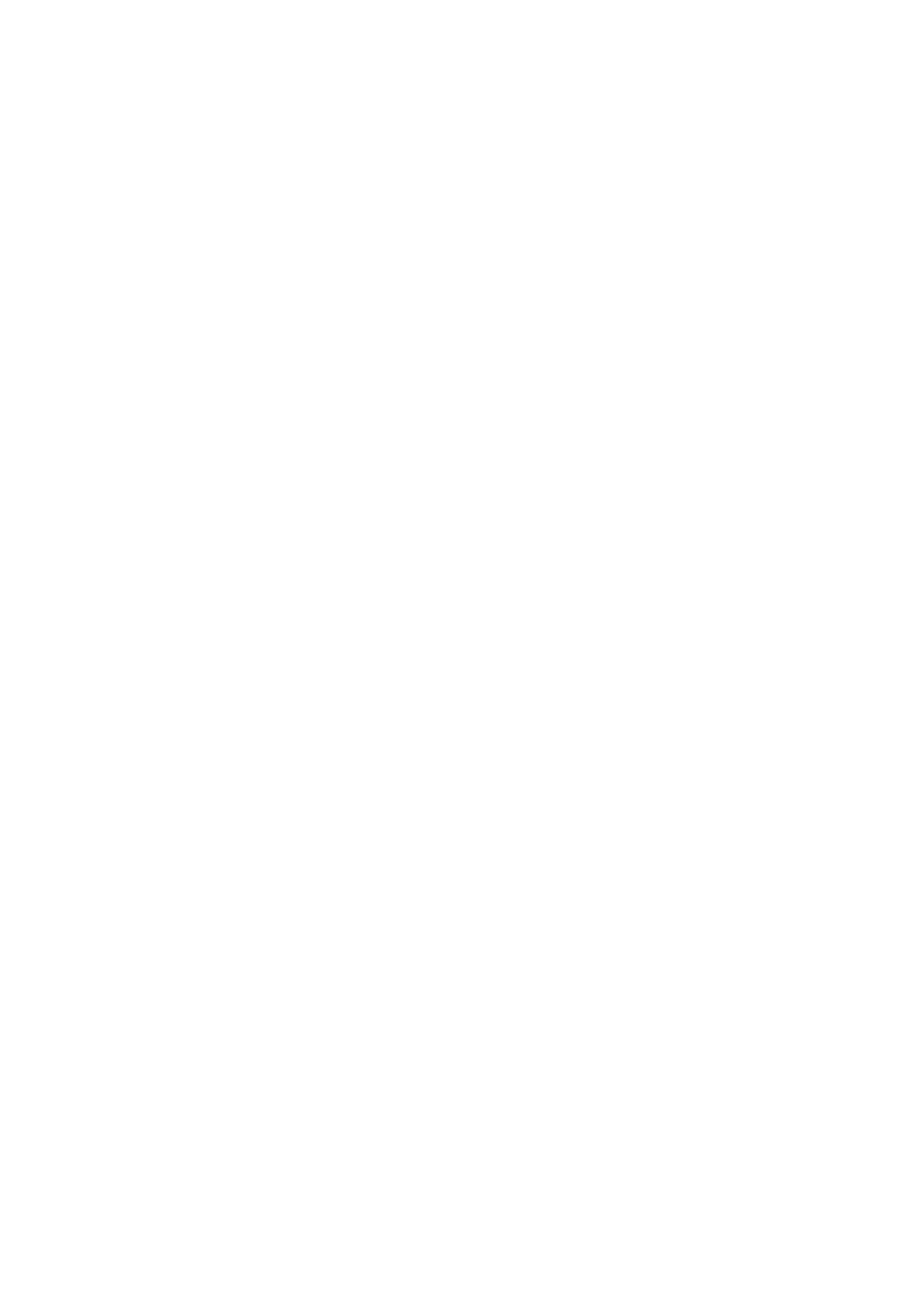# **APPENDIX 3 LETTER OF RESIGNATION**